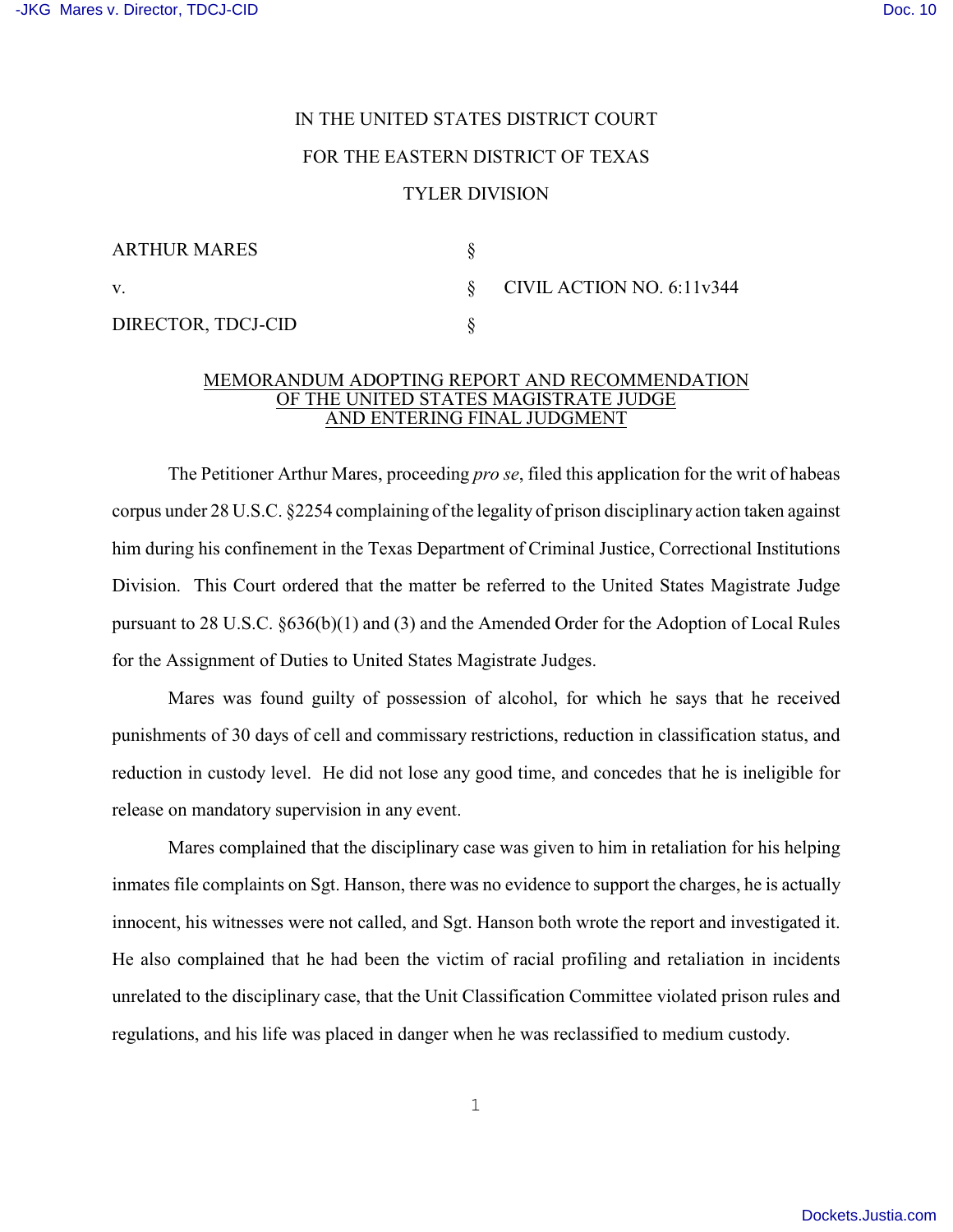After review of the pleadings, the Magistrate Judge issued a Report recommending that the petition be dismissed. The Magistrate Judge concluded that Mares had failed to show the deprivation of a constitutionally protected liberty interest, as set out in Sandin v. Conner, 115 S.Ct. 2293, 2301 (1995). To the extent that Mares set out a retaliation claim, which could be cognizable under 42 U.S.C. §1983, the Magistrate Judge observed that Mares could not evade the statutory filing fees for a Section 1983 action by couching his retaliation claims in a habeas corpus action, and that Mares had not set out a cognizable retaliation claim in any event. The Magistrate Judge did recommended that to the extent that Mares may have set out potential claims cognizable under Section 1983, any such claims be dismissed without prejudice.

Mares filed objections to the Magistrate Judge's Report on August 22, 2011. In his objections, Mares first argues that not only was he deprived of a liberty interest, he was also deprived of a "property interest" which gives rise to a liberty interest. He defines these "property interests" as his "entitlements" to a fair trial, being able to call witnesses, being free from false disciplinary charges, being entitled to a proper investigation, and being entitled to his classification and custody levels.

Mares cites a number of cases in support of his contention, but all of these cases pre-dated Sandin. In Sandin, the Supreme Court said that the analytical framework previously used had "strayed from the real concerns undergirding the liberty protected by the Due Process Clause. The Court explained that the operative interest involved was the nature of the deprivation, not the language of the regulations. The cases cited by Mares applied the analytical framework disapproved by Sandin, and thus are no longer viable in this regard. As the Magistrate Judge stated, the nature of the deprivations imposed upon Mares do not implicate any constitutionally protected liberty interests. Mares' objections in this regard are without merit.

Mares also says that Sgt. Hanson made the statement "now I'm going to show you what a petition will do for you" before writing the disciplinary case. This statement by itself is not sufficient to show that but for the retaliatory motive, Mares would not have received the disciplinary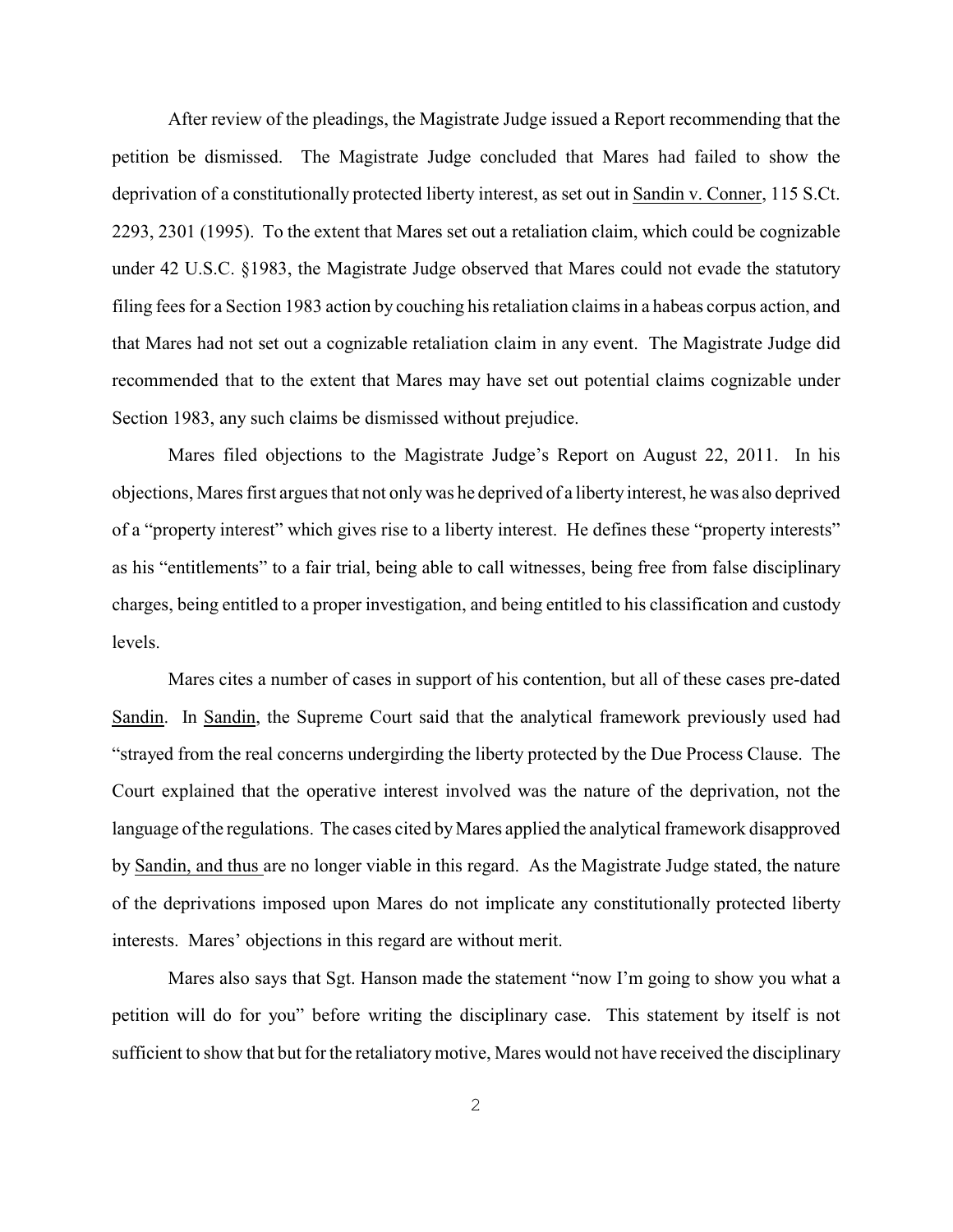case. *See* Reese v. Skinner, 322 Fed.Appx. 381, 2009 WL 1066997 (5th Cir., April 21, 2009) (allegation that "harassment of him intensified after he started filing grievances" is an insufficient allegation of causation because "temporal proximity alone is insufficient to prove but for causation"), *citing* Strong v. University Healthcare Systems, LLC, 482 F.3d 802, 808 (5th Cir. 2007).

In response to the Magistrate Judge's recommendation that the retaliation claim be dismissed without prejudice, Mares asks that rather than requiring him to file a new lawsuit, the retaliation claim should be consolidated into Mares v. Dean, et al., cause no. 6:11cv115, a case which he had previously filed. However, that case was dismissed on June 7, 2011, and no appeal was taken. Furthermore, that case involved different incidents and different defendants, without any common questions of fact or law, and so Mares has shown no basis for consolidating this claim into that case even were it still open, which it is not. *See* Rule 42(a), Fed. R. Civ. P. Mares' objections are without merit.

 The Court has conducted a careful *de novo* review of the pleadings in the cause, including the original petition, the Report of the Magistrate Judge, and the Petitioner's objections thereto. Upon such *de novo* review, the Court has concluded that the Report of the Magistrate Judge is correct and that the Petitioner's objections are without merit. It is accordingly

ORDERED that the Petitioner's objections are overruled and the Report of the Magistrate Judge is ADOPTED as the opinion of the District Court. It is further

ORDERED that the above-styled application for the writ of habeas corpus be and hereby is DISMISSED with prejudice. Any retaliation claims which may be cognizable in a civil rights lawsuit under 42 U.S.C. §1983 are DISMISSED without prejudice. It is further

ORDERED that the Petitioner Arthur Mares is hereby DENIED a certificate of appealability *sua sponte*. Finally, it is

3